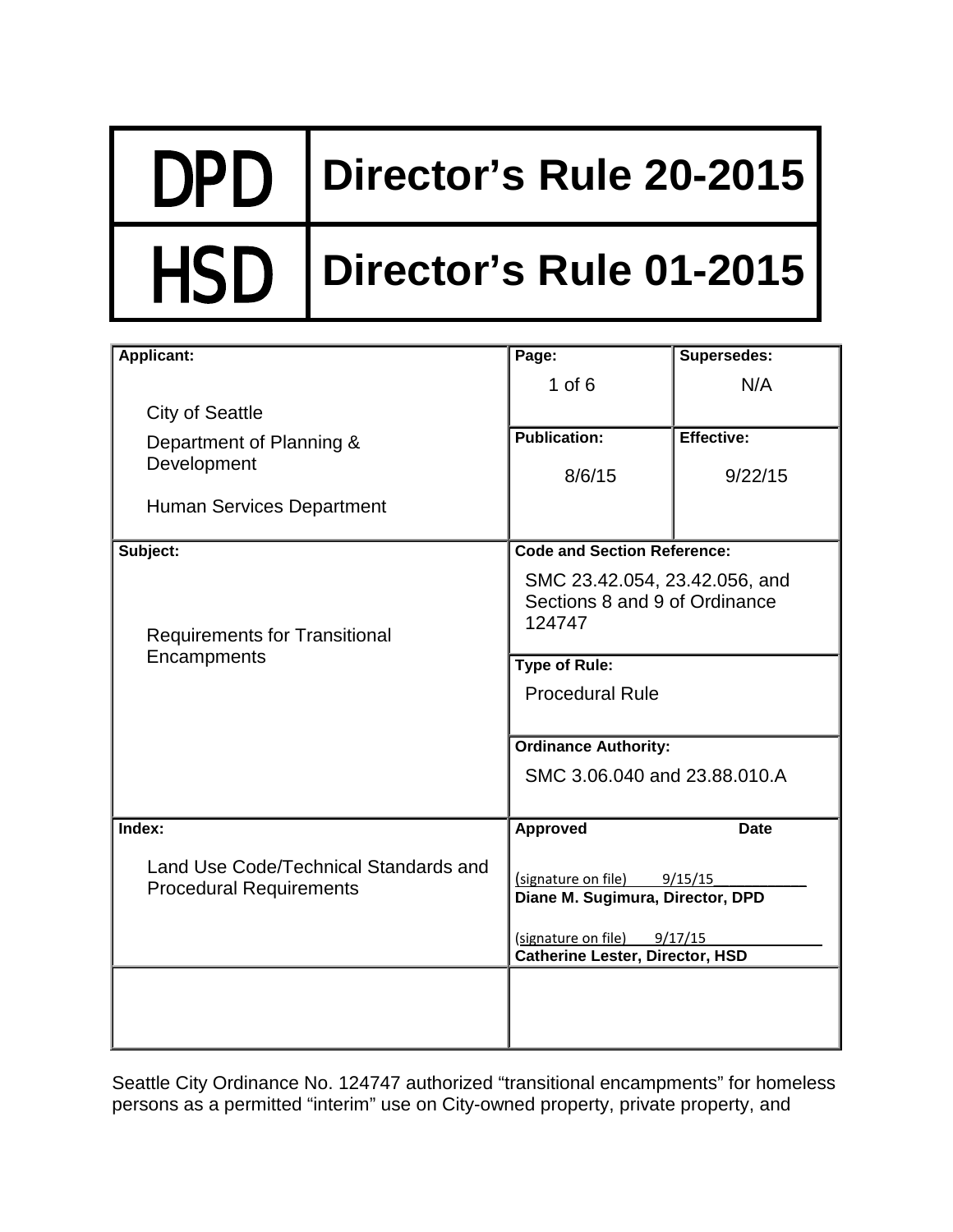educational Major Institutions according to the standards in Seattle Municipal Code (SMC) Section 23.42.056.

Section 23.42.056.A requires the Directors of the Department of Planning and Development (DPD) and the Human Services Department (HSD) to adopt a joint rule establishing requirements for community outreach, encampment operations standards, and coordination with the permit process for new transitional encampments on any selected site meeting the requirements of the regulation.

#### **I. Human Services Department**

## **A. Community Outreach Standards**

- 1. The encampment operator will comply with community outreach standards before filing a transitional encampment interim use permit application with DPD for either a new transitional encampment or relocation of an existing transitional encampment.
- 2. The operator will convene at least one public meeting in the neighborhood where the transitional encampment interim use is proposed to be established, **at least 14 days prior to applying for a permit**.
- 3. Written notice will be provided to all businesses, property owners, and residents within 300 feet of the proposed site. Notices will include:
	- The name of the authorized encampment operator and contact information (name, phone number and email);
	- The purpose of the community meeting;
	- The location, date, and time of the community meeting;
	- A basic description of the purpose of the encampment, the maximum number of residents, and the facilities and services provided; and
	- The responsibilities of encampment occupants in the neighborhood.
- 4. The community meetings will allow time for questions and feedback and include information about:
	- People who will reside in the encampment;
	- Management and maintenance of the encampment along with safety and security measures;
	- Grievance policies;
	- Encampment operator history and experience;
	- Descriptions of partner agencies and organizations; and
	- A list of phone numbers to call with complaints, suggestions, and concerns.
- 5. Once the encampment is established, the operator will be responsible for maintaining open communication with neighbors, ensuring compliance with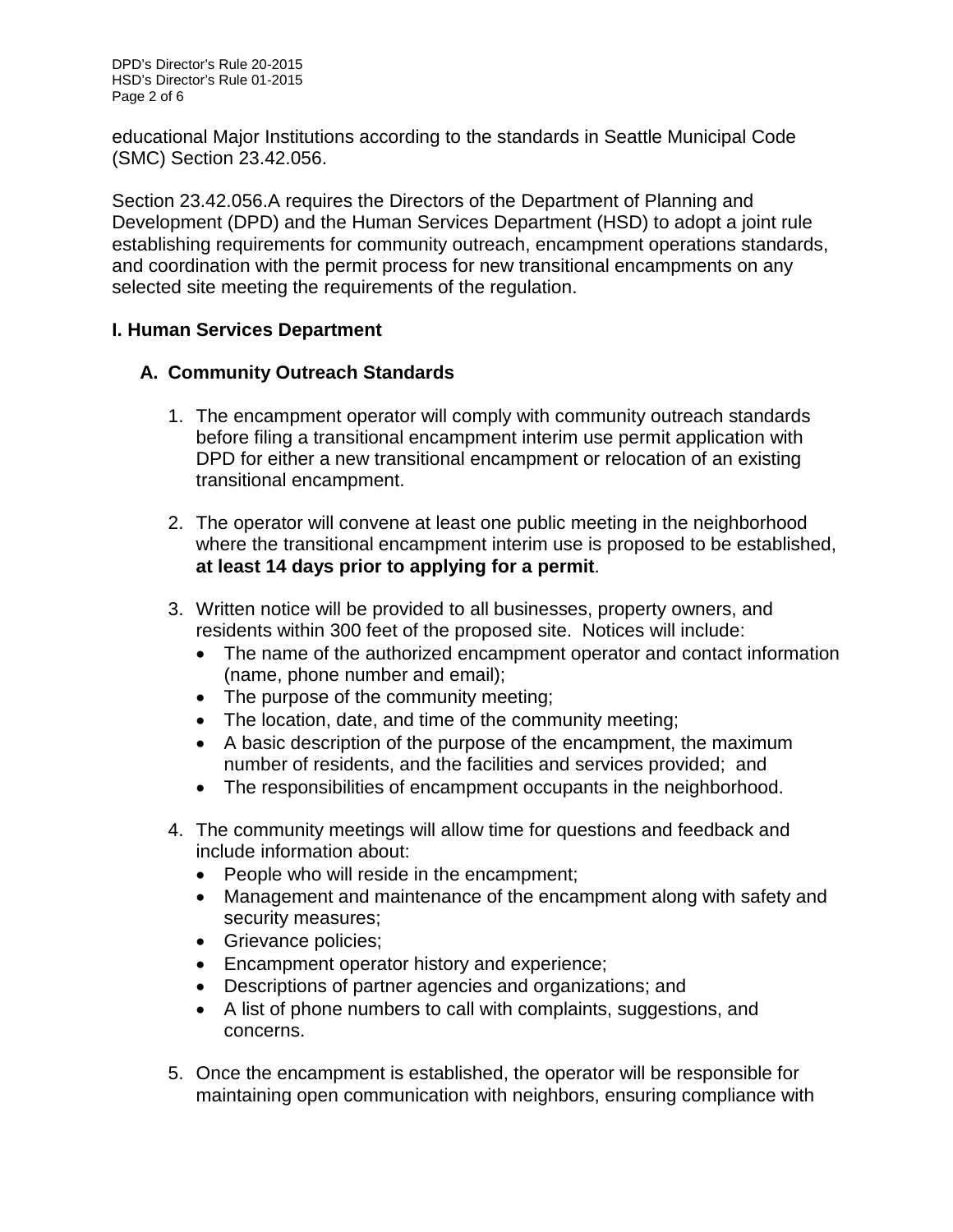neighborhood agreements, if any, and developing a grievance procedure for both community members and encampment residents.

#### **B. Community Advisory Committee**

Following the public meeting, the encampment operator will establish and convene a Community Advisory Committee to provide advisory input on proposed encampment operations including identifying methods for handling community complaints or concerns relating to the facility or facility clients. The committee will include one individual identified by each stakeholder group in the geographic area where the proposed encampments would be located as best suited to represent their interests. The committee will consist of no more than seven members. Encampment operator representatives will attend committee meetings to answer questions and provide regular reports to the committee concerning encampment operations. City staff may attend the meetings.

#### **C. Operations Standards and Plan**

- 1. Operations Funding and Site Management:
	- a*.* Operating Budget: The operator will develop an annual operating budget for the program. The budgets should include all revenue sources committed and anticipated for the program and any plans for fundraising. The operating budget will be included as part of the lease agreement.
	- b. Fund Development Plan: HSD expects that City resources contributed to the encampment will leverage other public and private funds. The operator will be required to secure non-City financial and in-kind resources to support the encampment and its operations. HSD will require the operator to submit a Funding and Resource Development Plan which outlines milestones and a schedule for leveraging other funding at time of application.
	- c. Management Plan: The operator will assume responsibility for management, maintenance, operations, and security at the site, including enforcement of procedures and protocols for the safety and welfare of the residents, staff and any volunteers at the transitional encampment. The management plan will describe the governance model the program will be operated under, which should include working with residents to implement site/program operations. The management plan should also outline goals and plans for connections with community resources, and plans for ongoing community engagement.

The management plan will make provisions for site/program operations including security, enforcement, evacuation, accessibility, fire prevention and other standards appropriate for health, welfare and safety. The plan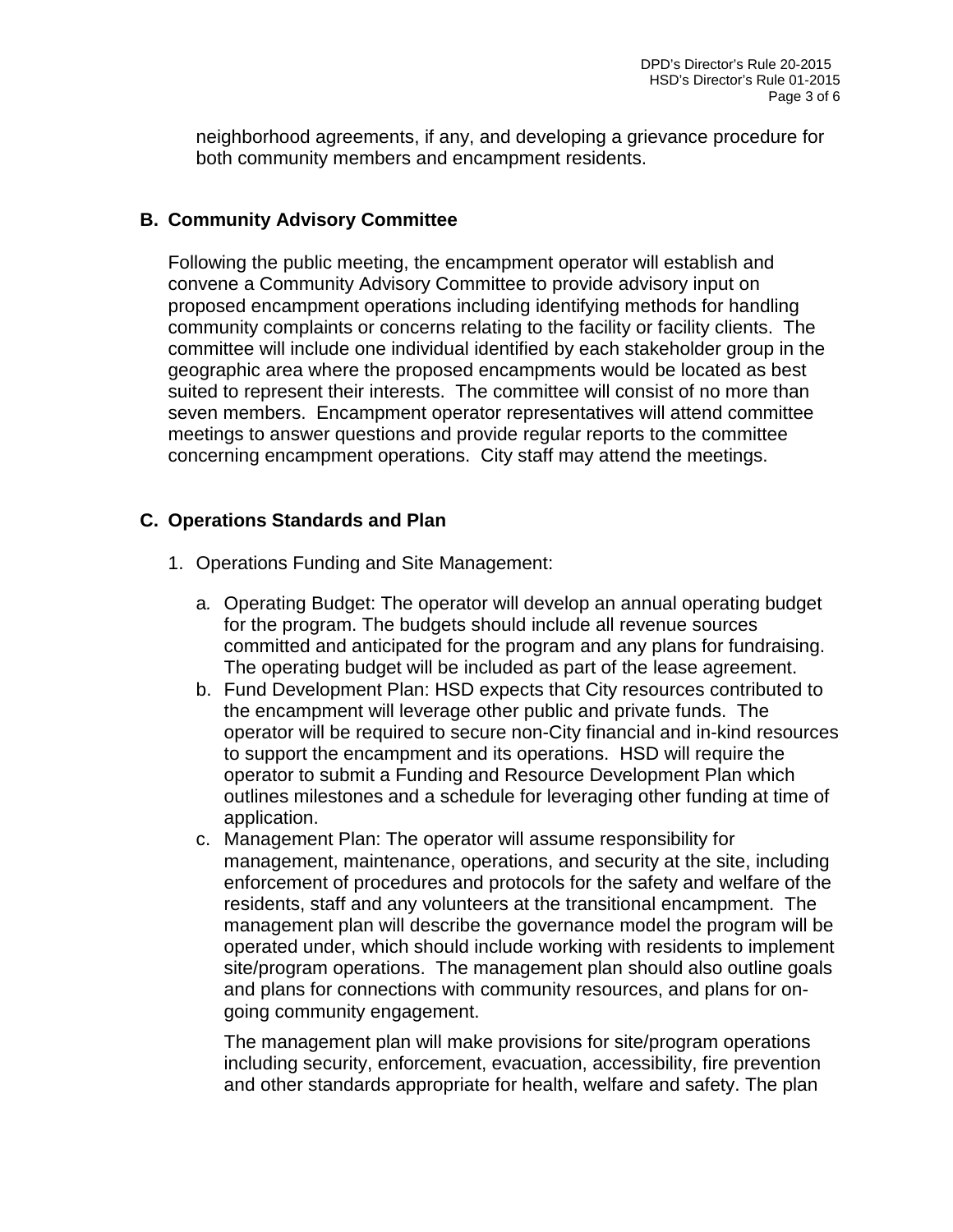will also include a resident code of conduct, resident rights, and a resident and community grievance policy.

- d. Services Plan*:* Program services to be provided during business hours defined by the operator will include: (a) provision of information and referral services; (b) provision of or referral to showers, laundry and secure accommodations for residents to store personal belongings during their stay; (c) provision of or referral to food service; and (d) provision of or referral to crisis intervention services.
- 2**.** Resident Support: Encampment residents will have access to on-site and offsite services and resources that will provide assistance in helping to create a personal stability and transition plan to identify participant strengths and barriers, and develop the skills necessary to obtain and maintain stable housing.
- 3**.** Service Coordination: The operator will work with social service agencies to provide outreach and engagement services to residents. Social service agencies and support from peers in the encampment will work in concert to provide support and encouragement to assist residents to develop a personal stability and transition plan, identify strengths and barriers, and provide referrals to critical services, including shelter, transitional/permanent housing, hygiene and day centers, benefit assistance, medical/dental/mental health services, chemical dependency treatment, literacy/training materials and employment. This includes building partnerships with local homeless and housing providers to further ensure that services are available on-site to respond to the comprehensive needs of clients and support participants in realizing success and overcoming obstacles to personal empowerment and housing stability.
- 4. Site maintenance: The encampment site will be maintained in accord with Public Health – Seattle & King County environmental health standards.
- 5. Public health and safety goals: The operator will be responsible for ensuring efficient oversight during all hours of operation to include maintenance of hygiene and kitchen facilities, ensuring proper health and safety practices are followed regarding food handling, and storage of personal items and that cleaning and disinfectant products are stocked and properly used.
- 6. Populations to be served: The encampment must serve homeless persons who do not have primary indoor shelter and lack the resources and support necessary to sustain stable housing and adhere to the following requirements:
	- The encampment will allow families with children and adults who are 18 years of age and older as residents;
	- Unaccompanied minors will **not** be allowed to reside at the encampment;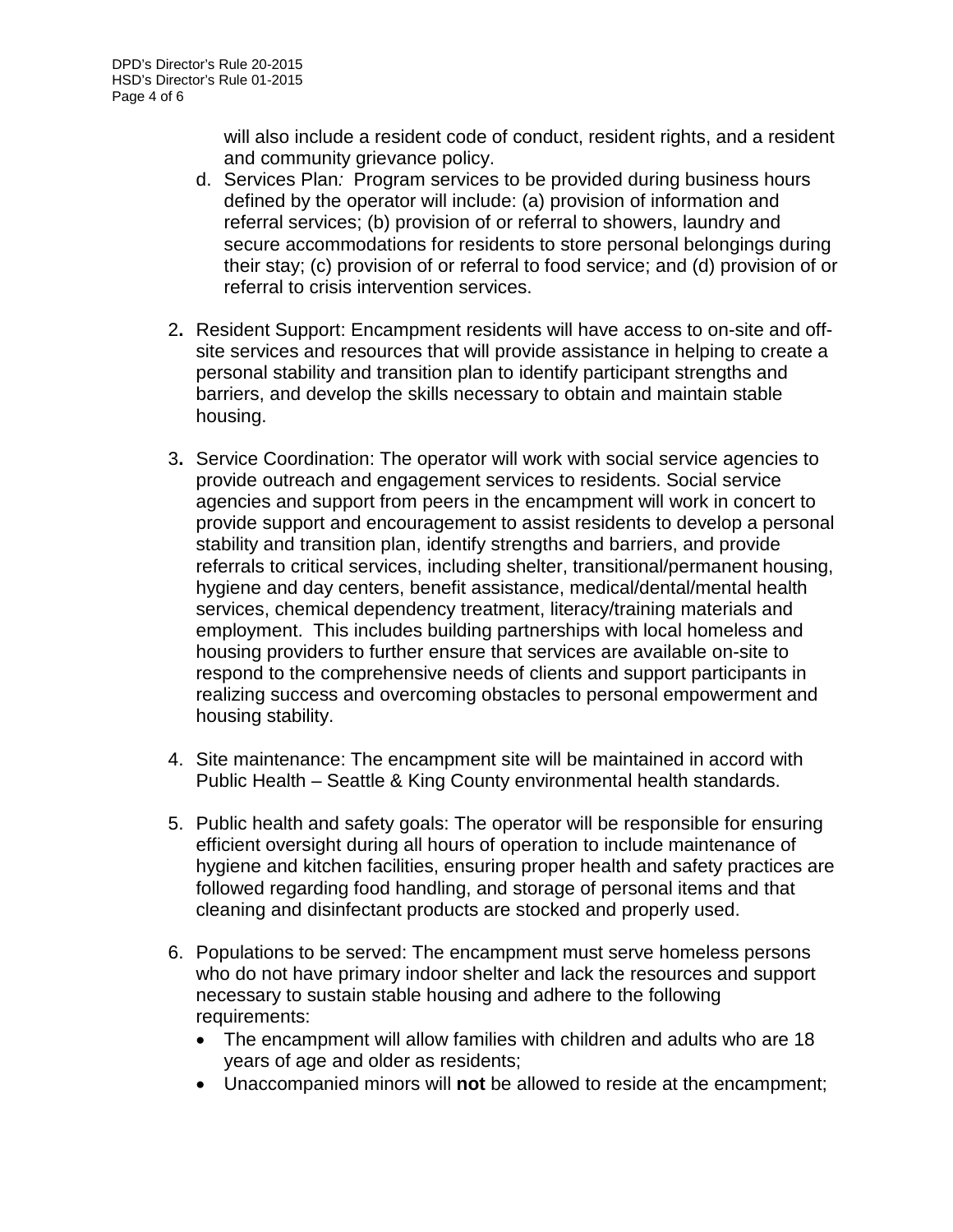- The program will find suitable indoor shelter or alternate placement for encampment residents who are considered highly vulnerable, including women who are pregnant, families with young children, and persons with severe disabilities and/or chronic health conditions; and
	- Screening for sex offender status will be completed at the time of intake.
- 7**.** Cultural Competency: The operation, management, and provision of services must be culturally and linguistically appropriate, and include the capacity to effectively serve and engage people of diverse backgrounds.
- 8. Governance: The City will require the transitional encampment operator to develop and implement a formalized governance structure, which should include working with residents to implement site/program operations in which residents are active in contributing their time and talents to work on the dayto-day management of the encampment site and the community in which they live. The governance/management model should create a shared power and decision making structure where residents participate in the adoption and enforcement of policy, assist with security and property maintenance (including the surrounding area), and share experience and expertise with their peers. These experiences are intended to promote balanced and shared power, and skill development in conflict resolution, communication and leadership.

All residents are expected to be good neighbors. Residents will receive an orientation during enrollment that defines expectations of conduct. Residency is contingent upon agreement to the expectations. The operator and the governance structure will be responsible for providing support to residents to ensure that they are successful in meeting the expectations of conduct. Residents who are unable or unwilling to maintain their commitment may not be allowed to remain at the site. In the event that residency is terminated, the operator will help the individual to connect to appropriate services.

## **II. Department of Planning and Development**

A transitional encampment interim use is a use permitted outright under the Seattle Land Use Code (Title 23) if all applicable requirements and standards in the Code are met, and if the proposal is exempt from environmental (SEPA) review. The transitional encampment interim use permit process is a Type I decision by the Department of Planning and Development (DPD). A Type I decision is a decision made by the Director of DPD that is not appealable to the City's Hearing Examiner. The following process applies to a transitional encampment interim use.

**A. Location requirements:** Transitional encampments shall meet the location requirements of Section 23.42.056.B.